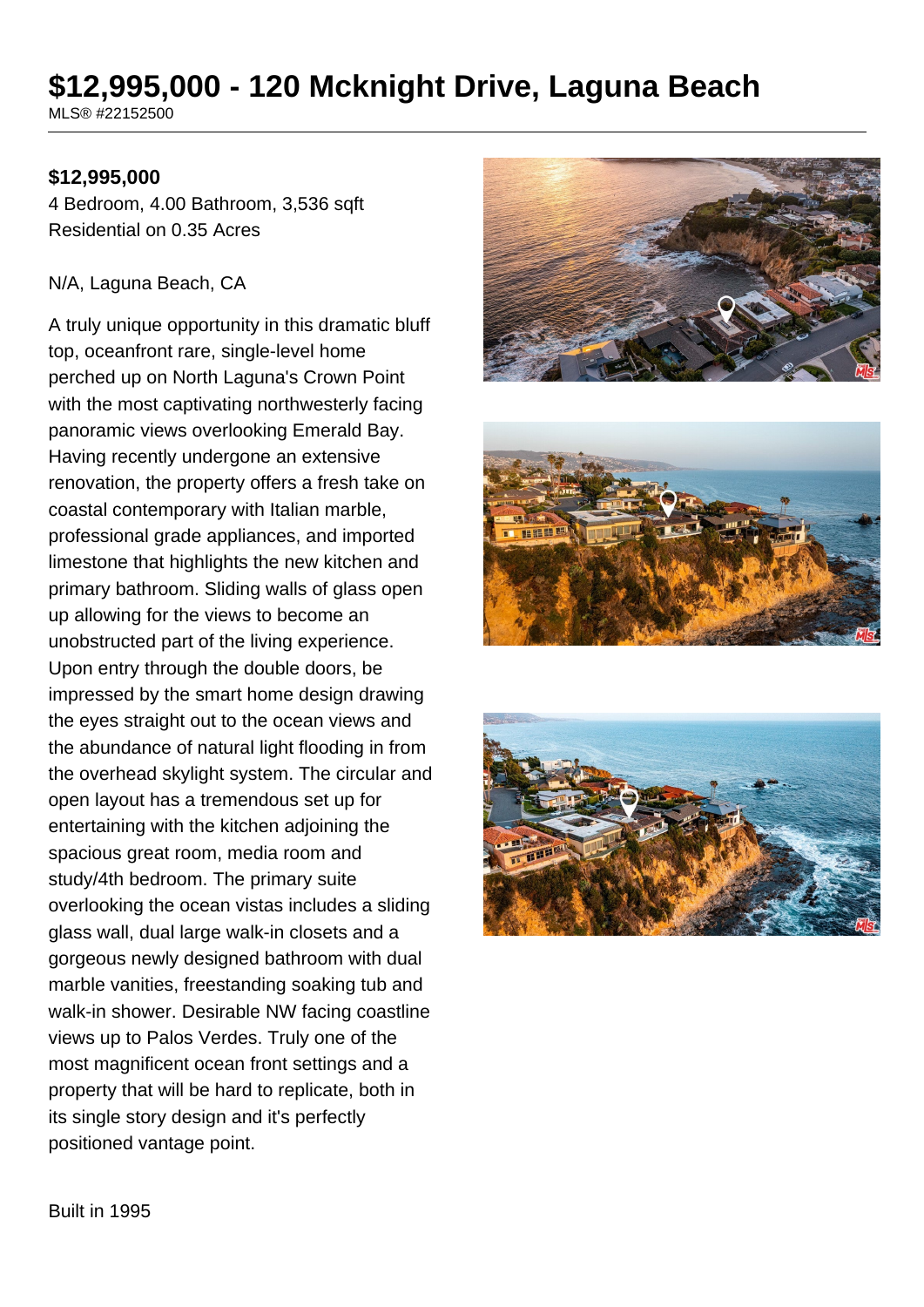### **Essential Information**

| MLS@#             | 22152500                |
|-------------------|-------------------------|
| Price             | \$12,995,000            |
| <b>Bedrooms</b>   | 4                       |
| Bathrooms         | 4.00                    |
| <b>Full Baths</b> | 3                       |
| <b>Half Baths</b> | 1                       |
| Square Footage    | 3,536                   |
| Acres             | 0.35                    |
| <b>Year Built</b> | 1995                    |
| <b>Type</b>       | Residential             |
| Sub-Type          | Single Family Residence |
| <b>Style</b>      | Contemporary            |
| Status            | Active                  |

## **Community Information**

| Address      | 120 Mcknight Drive |
|--------------|--------------------|
| Area         | NL - North Laguna  |
| Subdivision  | N/A                |
| City         | Laguna Beach       |
| County       | Orange             |
| <b>State</b> | СA                 |
| Zip Code     | 92651              |

# **Amenities**

| <b>Parking Spaces</b> | 4                                     |
|-----------------------|---------------------------------------|
| Parking               | Door-Multi, Driveway, Garage          |
| # of Garages          | 2                                     |
| Garages               | Door-Multi, Driveway, Garage          |
| View                  | Catalina, Coastline, Ocean, Panoramic |
| Waterfront            | Ocean Front                           |
| Pool                  | None                                  |

### **Interior**

| <b>Interior</b>   | Tile                                                                                                                  |
|-------------------|-----------------------------------------------------------------------------------------------------------------------|
| Interior Features | High Ceilings, Living Room Deck Attached, Open Floorplan, Recessed<br>Lighting, Jack and Jill Bath, Walk-In Closet(s) |
| Appliances        | Convection Oven, Double Oven, Dishwasher, Gas Cooktop, Gas Oven,<br>Refrigerator                                      |